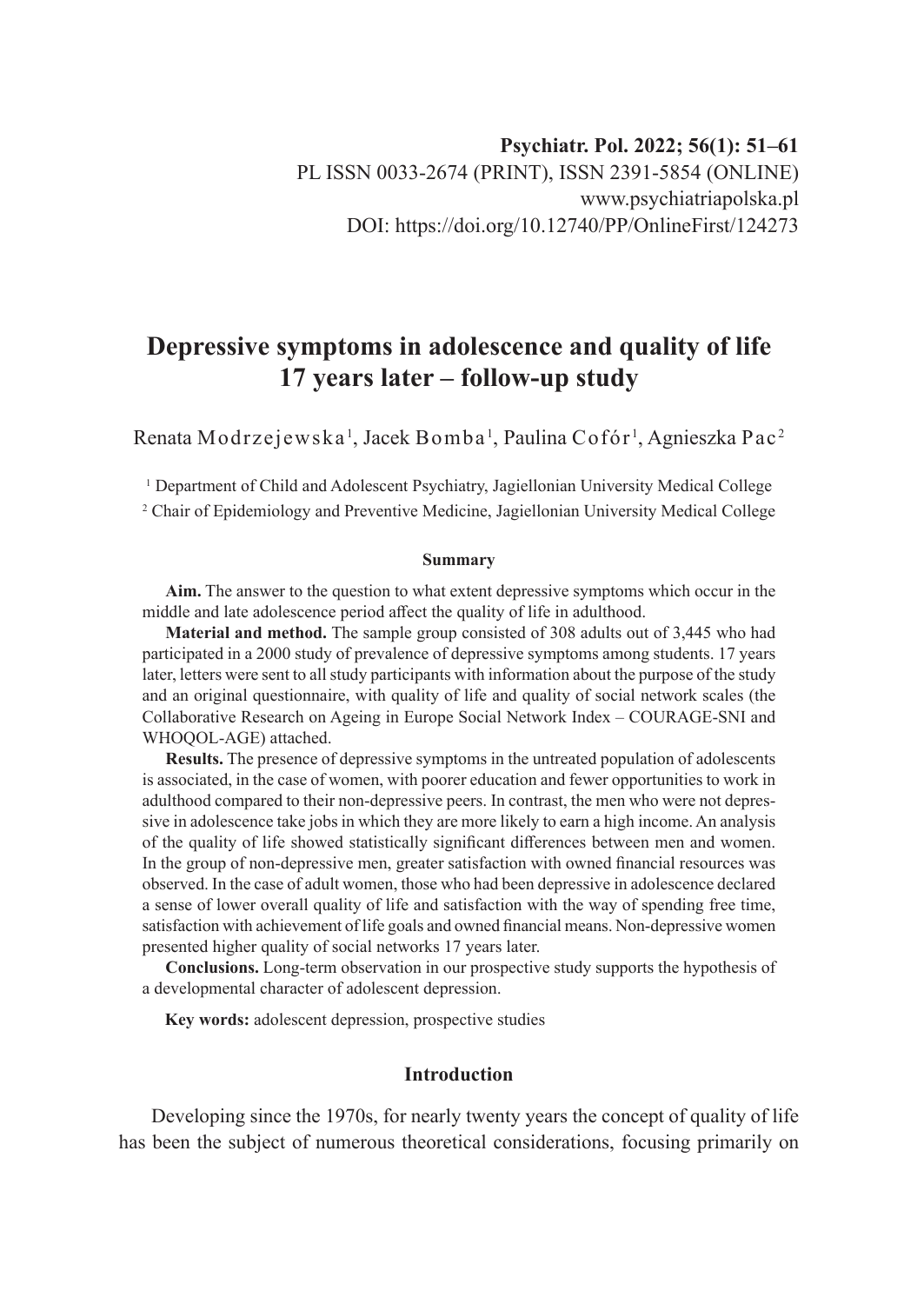attempts to define this multidimensional construct and debate on the role of objective and subjective indicators in determining its individual dimensions. Next, research tools were developed to enable a universal evaluation of the quality of life or an evaluation of the quality of life as conditioned by health, depending on specific determining factors caused by past or present diseases or disabilities. In the 1990s, a group established by the WHO defined the dimensions of quality of life and developed a common definition to enable the comparison of research results from different countries. Quality of life was defined as "the individuals' personal perceptions of their position in life in the context of the culture and value system in which they live as well as in relation to their tasks, expectations, standards and interests. Such a broad approach means a comprehensive self-assessment by an individual of their physical health, mental state, level of independence, personal beliefs, social interactions and relations with the environment" [1, p. 1570].

Changes in the classification of mental disorders over the past half-century are accompanied by changes in the approach to adolescent depression. Similarly to the nosology paradigm which underlies ICD-9, the psychodynamic paradigm which underlies DSM II is being replaced by the anosological approach. DSM-5 and ICD-11 have also adopted the principle of sorting classified forms of mental disorders according to the subsequent life phases in which they occur. The authors of DSM-5 pointed out that mood disorders, especially depressive ones, are characteristic of the adolescent period. It was not until the third quarter of the last century that the occurrence of depression in adolescence began to be recognized, but its place in the classifications at that time was not clear. Attempts have been made to resolve these doubts in studies, especially longitudinal ones. A meta-analysis of studies published between 1980 and 2017, which analysed the fate of adolescents with an initial diagnosis of a major depressive episode based on DSM-IV criteria, and which included 31 studies based on 136 tests of 24 cohorts, showed that depression in adolescence increases the risk of academic underachievement and unemployment in adulthood, and is linked to having children [2].

Interesting in this context are the results of Nyberg et al. [3] studies, in which the researchers found that none of the factors such as school satisfaction, peer relations, entertainment, a sense of acquiring knowledge and skills or a bond with the family home were directly related to depression in adulthood. However, taking into account the level of education, professional activity and marital status in early adulthood revealed a strong link between satisfaction from attending school in adolescence and depression in adulthood [3]. The sense of satisfaction and the ability to experience pleasure, as well as efficiency in activities characteristic of the developmental phase are taken into consideration when diagnosing depression in children and adolescents, and also when diagnosing adolescent depression as viewed by Kępiński [4].

Prospective studies of mood disorders among adolescents published at the end of the previous century pointed out the links between adolescent depression and the qual-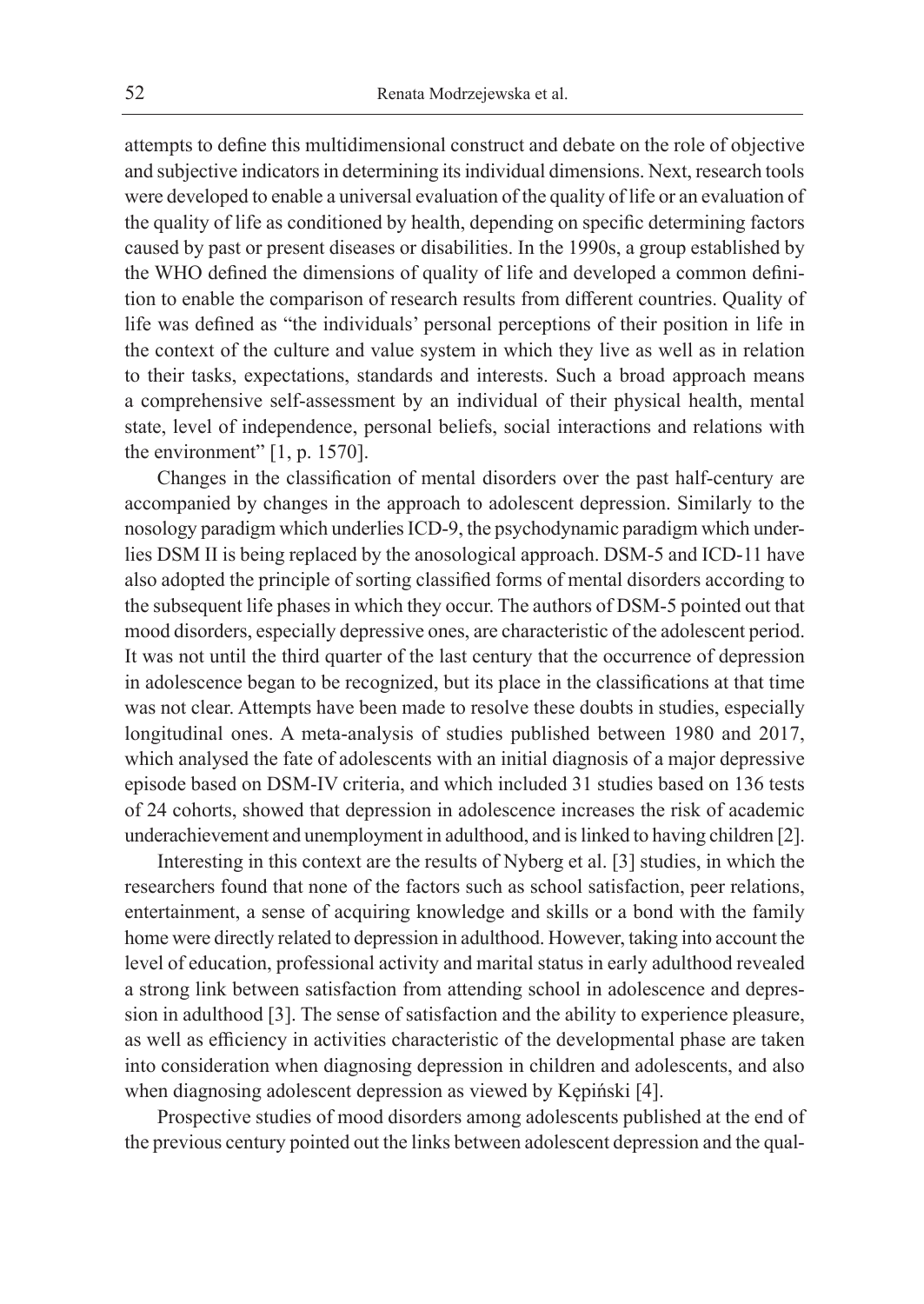ity of life in adulthood [5]. However, studies conducted on the relationship between the occurrence of depressive symptoms in adolescence and distant consequences are not very numerous and mainly address the problems of depression occurring and the assessment of health in adulthood, as well as individual components of social functioning. Therefore, there is a lack of research which would relate to the quality of life measured as a whole, rather than its individual indicators.

It should be emphasized that the paradigm introduced in DSM-5 dismisses the nosological constancy of mental disorders throughout life and introduces the possibility of formulating different diagnoses of mental disorders as they develop in the same person in subsequent phases of life.

## **Aim of the study**

The aim of the study is to try to answer the question to what extent depressive symptoms which occur in the middle and late adolescence period affect the quality of life in adulthood.

## **Material and methods**

The baseline sample consisted of 3,445 individuals who had participated in an epidemiological study in the year 2000 as students of regular schools. At that time, they were examined using the Krakow Depression Inventory (KID) [6, 7]. The study was conducted among adolescents in middle and late adolescence.

In 2017 (17-year observation), to all respondents surveyed in 2000, after the verification of address data, letters were sent with information about the purpose of the study and the authors' questionnaire, with quality of life and quality of social network scales attached. The questions contained in the questionnaire related to those areas of functioning which, based on literature on the subject, may have been affected by depression to varying degrees, depending on the phase of adolescence in which depressive symptoms had occurred. The questions concerned education, professional activity, use of other people's or institutional help, income, marital status, having children, housing conditions, family and social relations, extra-professional activity, general health, hospitalisations, use of psychoactive substances and problems with the law.

The survey returned data regarding 324 people. The analysis used data for 308 people for whom the results of the KID depression test in 2000 were available. Those who responded had a slightly higher KID questionnaire score in 2000 than those who did not respond to this questionnaire  $(5.8 SD = 1.96 \text{ vs. } 5.5 SD = 1.83)$ .

Information on health was inferred from the question "How satisfied are you with your health?". In the analysis of the material, three specific groups of diseases were identified: mental illnesses (depression, neuroses, anxiety, dysthymia, schizophrenia),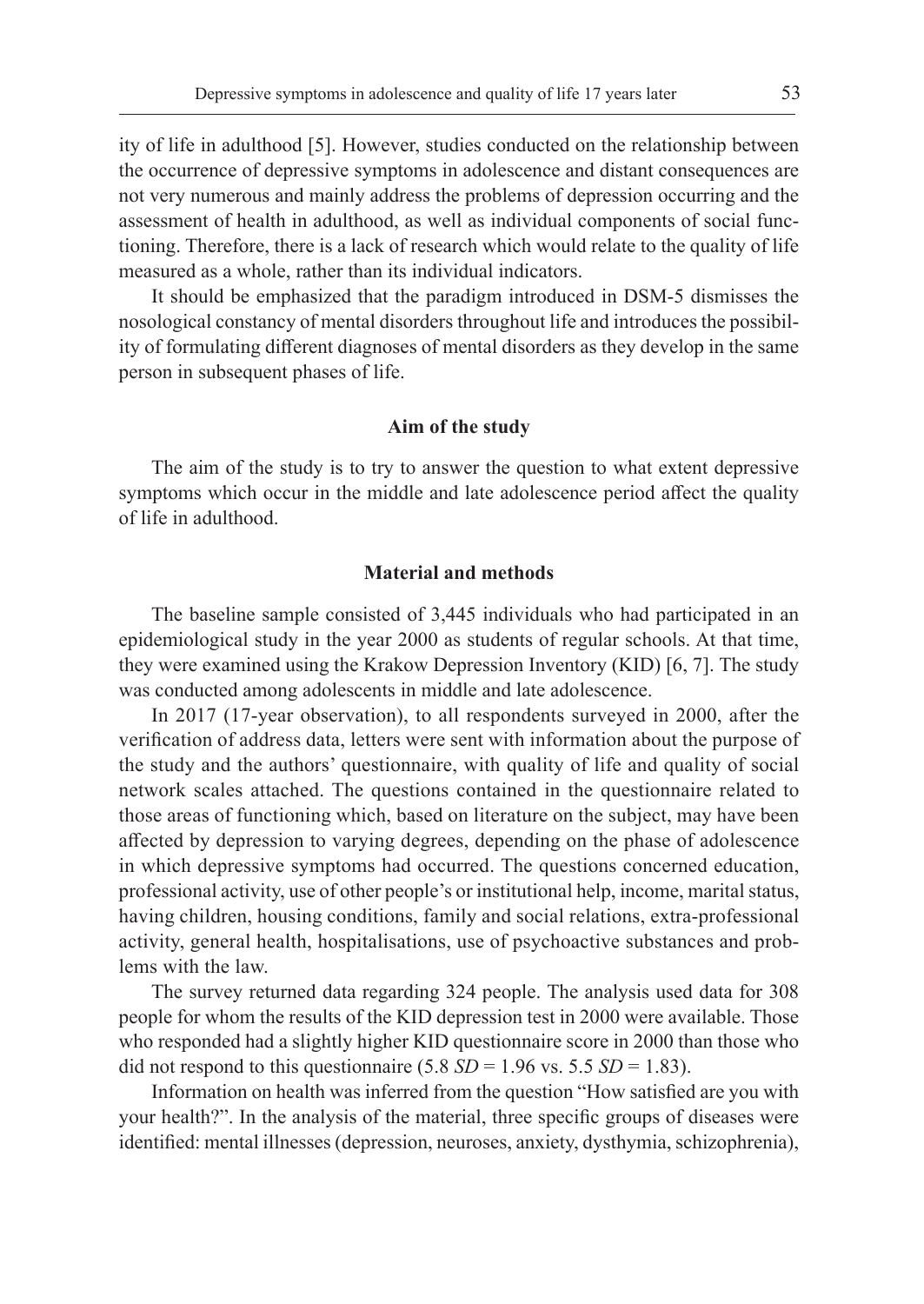

Figure 1. **Size of sample groups in individual studies**

autoimmune diseases (ulcerative colitis, irritable bowel syndrome, bulimia, Crohn's disease, Hashimoto's disease, ulcers, reflux disease) and cancers.

The social network quality analysis was based on the COURAGE-SNI (The Collaborative Research on Ageing in Europe Social Network Index) scale, adjusted to the age of the respondents (with the authors' consent) [8]. This scale assesses the respondents' quality of social contacts in terms of quality of social relations, frequency of direct contacts and a general feeling of support with regard to: spouse/partner, parents, children, other relatives, friends, colleagues and neighbours. The higher the score on the scale, the better the quality of social relations.

Another scale used in the study was the WHOQOL-AGE quality of life scale which consists of 13 questions rated by the respondent on a 5-point scale [9], validated in Polish conditions [10]. The analysis was carried out based on both the entire scale score and its individual item scores.

The description of the material uses frequencies and percentages. Comparison of groups with depressive symptoms during adolescence and without such symptoms was based on the Chi2 test and Fisher's exact test, for small numbers. The analysis was conducted separately for the female group and the male group. The SPSS 25 (PS IMAGO PRO) was used to process the data. All analyses assumed differences with *p* < 0.005 to be statistically significant.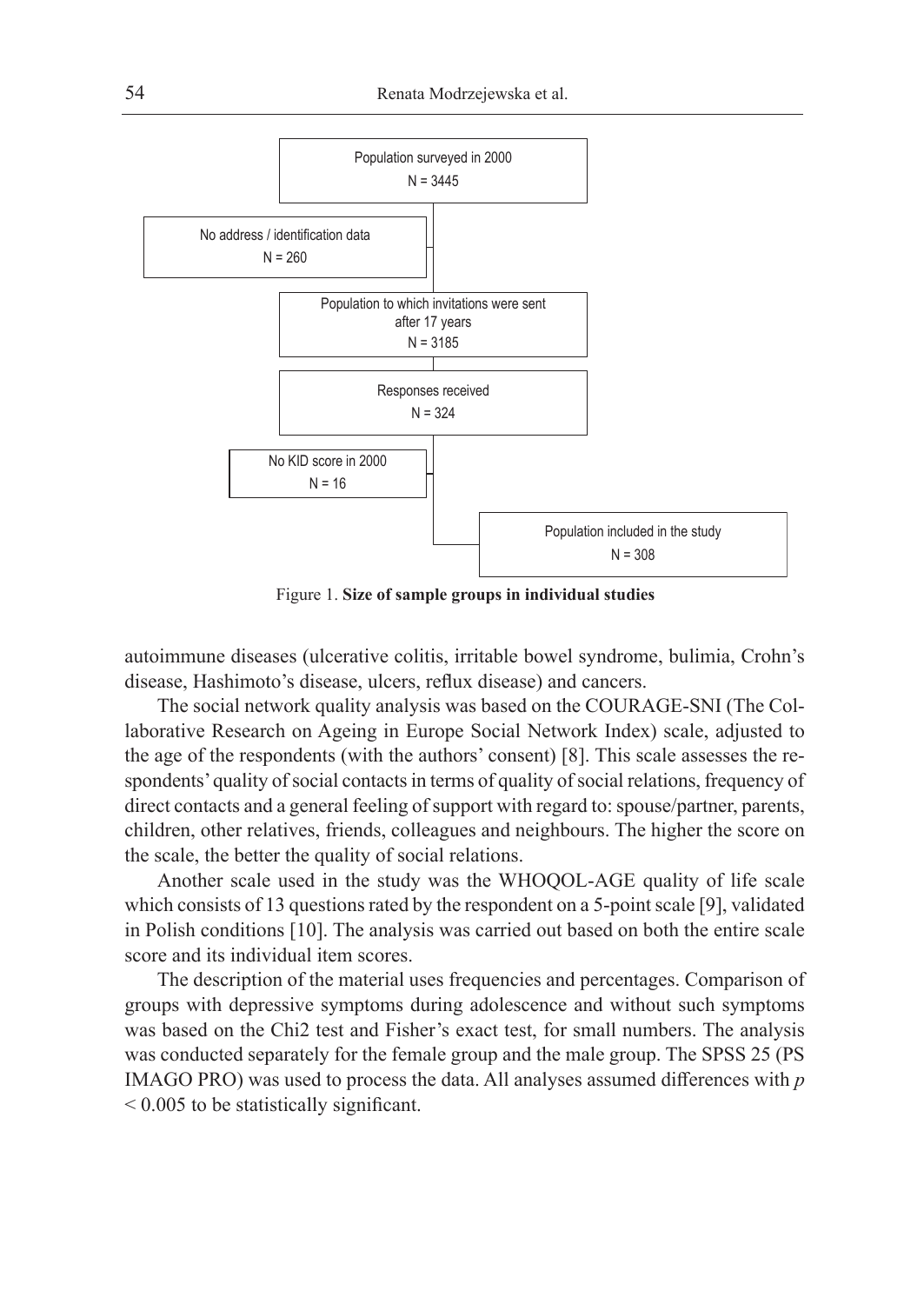The study was conducted following approval from the Jagiellonian University Medical College Bioethics Committee (1072.6120.52.2017).

#### **Results**

In the group of women who had been depressive during adolescence, a lower percentage of people with higher education (76.7% vs. 90.6%,  $p = 0.01$ ) and professional careers (84.7% vs. 94.4%,  $p = 0.029$ ) was observed compared to their peers who had not shown depressive symptoms. In the male group, a similar (although statistically insignificant) difference was observed with respect to the level of education: men who had declared depressive symptoms in adolescence were less likely to complete higher education (66.7% vs.  $80.2\%$ ,  $p = 0.221$ ). On the other hand, the men who had declared depressive symptoms stated that they currently all had jobs compared to 92.2% of men without depressive symptoms ( $p = 0.604$ ). However, it was in the group of nondepressive men that most of the respondents declared an income of more than PLN 3,500 per month (58.6% vs. 33.3%, *p* = 0.048).

No differences were observed in the housing conditions of the examined women presenting depressive and non-depressive symptoms. On the other hand, in the male group, it was observed that those who had been depressive in adolescence most often had three rooms (76.9%), while in the group of people without depression, the most frequent response declared by those surveyed was that they were living in one – or two-room dwellings (55.7%). Moreover, in this latter group, 11.4% of the respondents declared owning a home with four or more rooms ( $p = 0.009$ ). Neither in the female nor the male group was there an impact observed of past adolescent depression on having a spouse/partner seventeen years later or on the respondents' declarations concerning the sense of closeness in their relationships. In the male group, however, it was observed that men declaring depressive symptoms were more likely to have children (64.7%) compared to non-depressive men (43.1%), but the difference did not reach statistical significance ( $p = 0.099$ ).

No differences were observed in the frequency of participation in sports activities or having friends depending on whether or not depression had occurred in adolescence.

| Variable         | Female                     |                        |       | Male                       |                        |          |
|------------------|----------------------------|------------------------|-------|----------------------------|------------------------|----------|
|                  | No depression<br>$N = 128$ | Depression<br>$N = 60$ | р     | No depression<br>$N = 102$ | Depression<br>$N = 18$ |          |
| Higher education | 116 (90.6)                 | 46 (76.7)              | 0.010 | 81 (80.2)                  | 12(66.7)               | $0.221*$ |
| Employment       | 119 (94.4)                 | 50 (84.7)              | 0.029 | 94 (92.2)                  | 18 (100.0)             | 0.604    |

Table 1. **Demographic and social characteristics of subjects examined twice – in 2000 and 2017**

*table continued on the next page*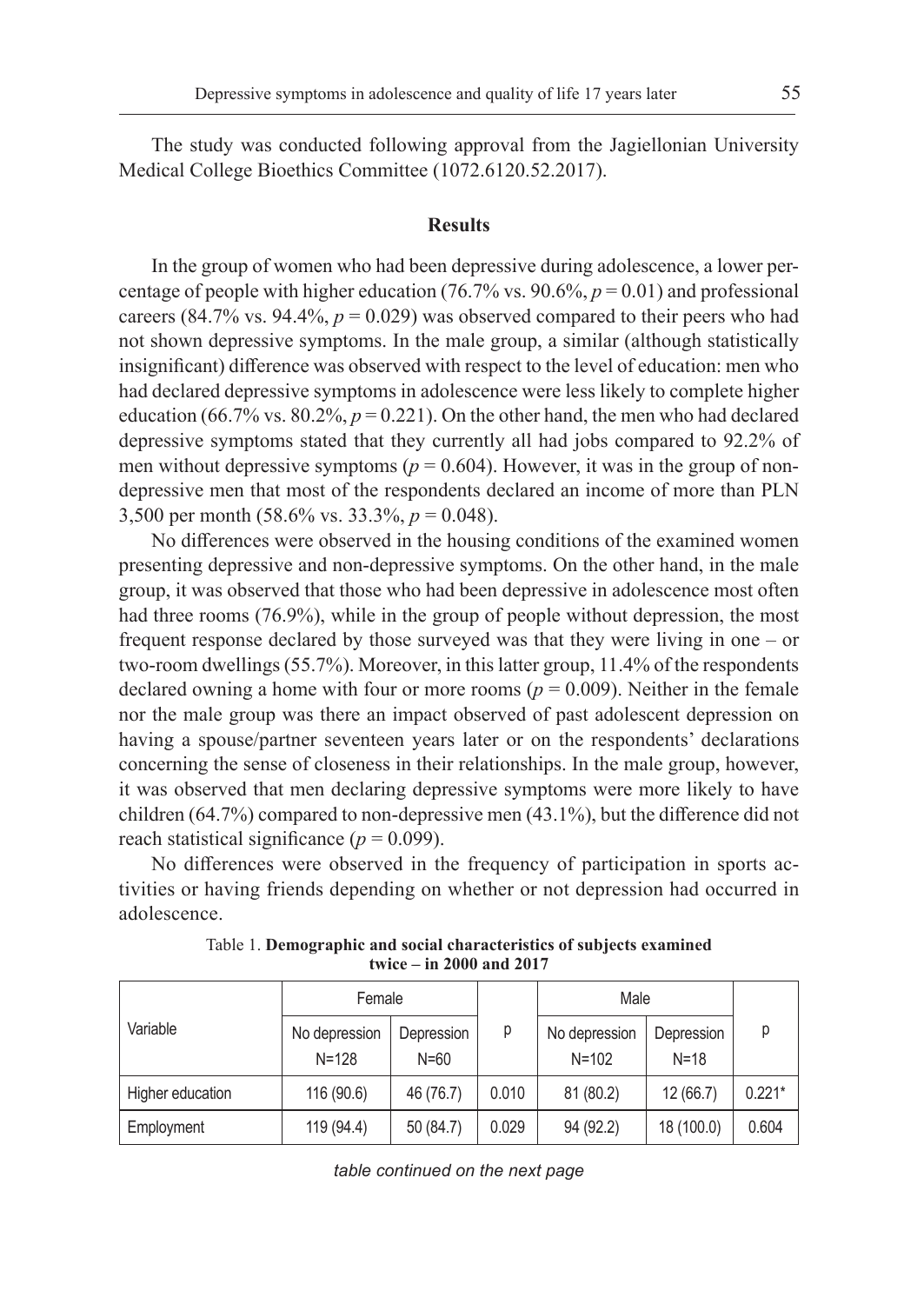| Income $>$ PLN 3,500                              | 41 (32.5)                                     | 19 (32.8)                                   | 0.977    | 58 (58.6)                                     | 6(33.3)                       | 0.048    |
|---------------------------------------------------|-----------------------------------------------|---------------------------------------------|----------|-----------------------------------------------|-------------------------------|----------|
| Living alone                                      | 12(9.4)                                       | 6(10.0)                                     | 0.892    | 14 (13.7)                                     | 0(0.0)                        | $0.125*$ |
| Number of rooms<br>$1-2$<br>3 rooms<br>4 and more | 43 (43.0)<br>39 (39.0)<br>18 (18.0)           | 26 (51.0)<br>18 (35.3)<br>7(13.7)           | 0.617    | 49 (55.7)<br>29 (33.0)<br>10(11.4)            | 3(23.1)<br>9(76.9)            | 0.009    |
| Having spouse / partner                           | 112 (87.5)                                    | 51 (85.0)                                   | 0.638    | 75 (73.5)                                     | 14 (82.4)                     | $0.556*$ |
| Close relationship with<br>partner                | 110 (97.3)                                    | 50 (98.0)                                   | 1.000*   | 73 (97.3)                                     | 13 (92.9)                     | $0.405*$ |
| Having children                                   | 72 (56.3)                                     | 34 (56.7)                                   | 0.957    | 44 (43.1)                                     | 11(64.7)                      | 0.099    |
| Number of children 0<br>2<br>3<br>4               | 56 (44.1)<br>44 (34.6)<br>22 (17.3)<br>5(3.9) | 26 (43.3)<br>17(28.3)<br>15(25.0)<br>2(3.3) | 0.081    | 58 (56.9)<br>27 (26.5)<br>15 (14.7)<br>2(2.0) | 6(35.3)<br>6(35.3)<br>5(29.4) | $0.246*$ |
| Having friends                                    | 121 (94.5)                                    | 52 (88.1)                                   | $0.109*$ | 90 (88.2)                                     | 16 (88.9)                     | $1.000*$ |
| Sports activity                                   | 67 (52.8)                                     | 30 (50.0)                                   | 0.725    | 62 (60.8)                                     | 10 (55.6)                     | 0.676    |

\* based on Fisher's exact test

When analysing the health of the women and men surveyed, no significant differences were observed between those who had been depressive and those who had not in adolescence. There were no statistically significant differences in the incidence of any serious disease after the seventeen-year period between the first study and the second questionnaire, nor were there differences depending on the types of diseases selected: i.e. mental disorders, autoimmune diseases or cancer. Moreover, the symptoms of adolescent depression were not linked to more frequent use of stimulants such as smoking, drinking alcohol or using drugs. However, different trends in the female and the male group should be noted. In the women's group, 13.3% of those who had presented depressive symptoms in adolescence used drugs compared to 5.5% of those who had not declared depressive symptoms, while in the men's group, the men without depressive symptoms used drugs more often (26.5% vs. 5.6%).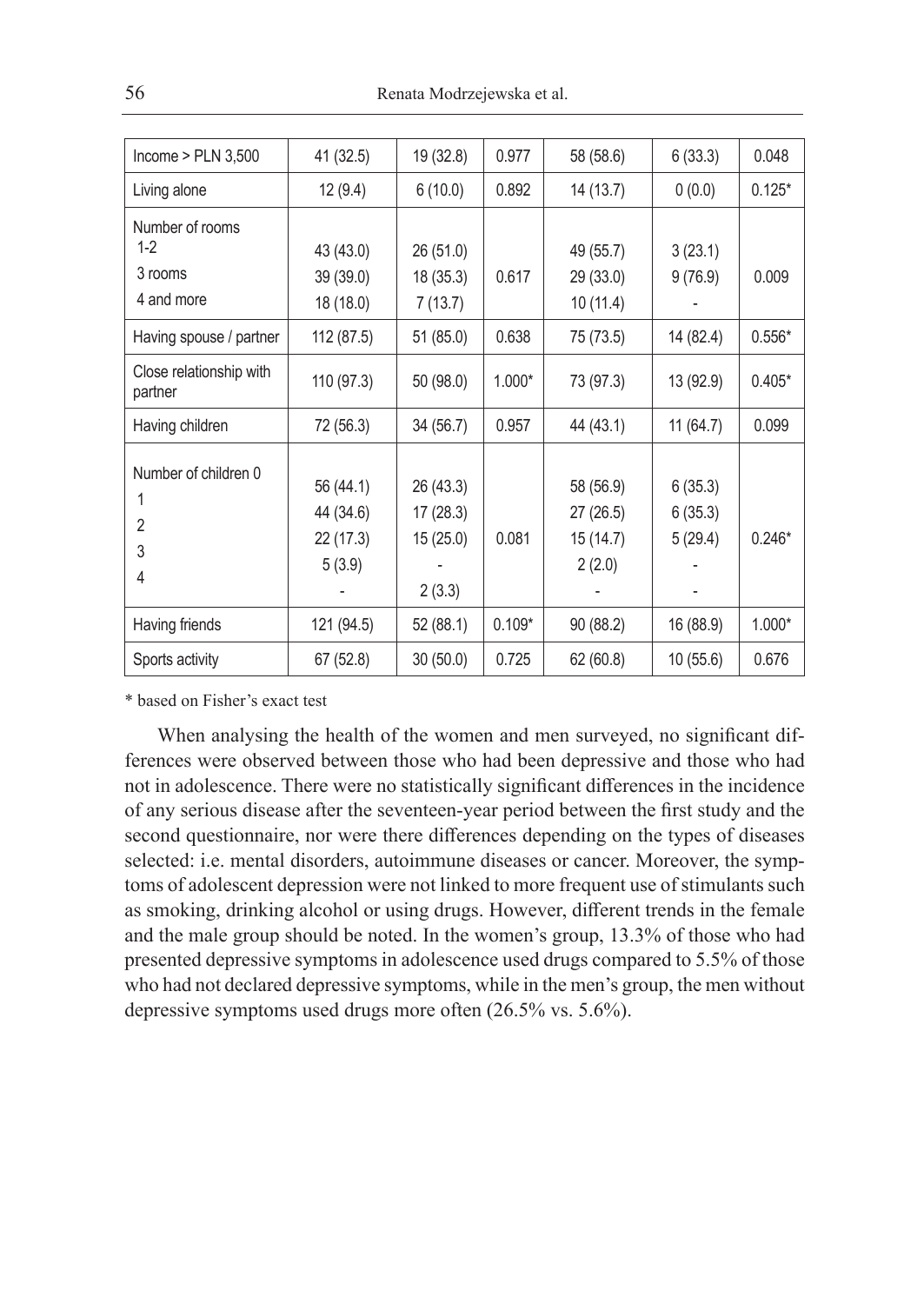|                             | Female        |            |          | Male          |            |          |
|-----------------------------|---------------|------------|----------|---------------|------------|----------|
| Variable                    | No depression | Depression | р        | No depression | Depression | р        |
|                             | $N = 128$     | $N = 60$   |          | $N = 102$     | $N=18$     |          |
| Last PHC (primary           |               |            |          |               |            |          |
| health care) visit          | 36 (28.3)     | 20(35.1)   |          | 12 (11.8)     | 1(5.6)     |          |
| Last month                  | 47 (37.0)     | 15 (26.3)  |          | 36 (35.3)     | 6(33.3)    |          |
| 2-6 months ago              | 29 (22.8)     | 14 (24.6)  | 0.546    | 30(29.4)      | 8(44.4)    | $0.674*$ |
| >6 months ago               | 15(11.8)      | 8(14.0)    |          | 24 (23.5)     | 3(16.7)    |          |
| Does not use PHC            |               |            |          |               |            |          |
| Frequency of use of<br>PHC  |               |            |          |               |            |          |
| In last 2-3 years           | 32(26.0)      | 14 (24.6)  |          | 35 (36.8)     | 6(35.3)    |          |
| $1$ /year                   | 37(30.1)      | 15 (26.3)  |          | 29 (30.5)     | 7(41.2)    |          |
| Several times/year          | 50 (40.7)     | 25 (43.9)  | 0.867    | 29 (30.5)     | 4(23.5)    | $0.826*$ |
| 1/month                     | 4(3.3)        | 3(5.3)     |          |               |            |          |
| More often                  |               |            |          | 2(2.1)        |            |          |
| ER/A&E (last year)          | 24 (18.9)     | 15 (25.0)  | 0.338    | 10(9.8)       | 2(11.1)    | 1.000*   |
| Serious illness             | 31 (24.2)     | 16 (27.1)  | 0.671    | 21 (20.6)     | 3(16.7)    | $1.000*$ |
| Mental disorders            | 6(4.7)        | 3(5.0)     | $1.000*$ | 9(8.8)        | 2(11.1)    | $0.670*$ |
| Autoimmune diseases         | 7(5.5)        | 4(6.7)     | $0.746*$ | 1(1.0)        |            | $1.000*$ |
| Cancers                     | 3(2.3)        | 4(6.7)     | $0.212*$ | 3(3.0)        |            | 1.000*   |
| Specialist treatment        | 116 (90.6)    | 54 (90.0)  | 0.892    | 84 (82.4)     | 13 (72.7)  | $0.335*$ |
| Smoking cigarettes          | 13 (10.2)     | 10(6.7)    | 0.211    | 27 (26.7)     | 5(29.4)    | $0.776*$ |
| Drinking alcohol            |               |            |          |               |            |          |
| <b>No</b>                   | 32(25.2)      | 10(16.7)   |          | 11(11.5)      | 4(23.5)    |          |
| <1/week                     | 77 (60.6)     | 36 (60.0)  |          | 42 (43.8)     | 10 (58.8)  | $0.147*$ |
| Up to 5/week                | 17(13.4)      | 11(18.3)   | 0.162    | 32(33.3)      | 2(11.8)    |          |
| More                        | 1(0.8)        | 3(5.0)     |          | 11(11.5)      | 1(5.9)     |          |
| Using drugs                 | 7(5.5)        | 8(13.3)    | $0.083*$ | 27 (26.5)     | 1(5.6)     | $0.069*$ |
| Violation of legal<br>norms | 1(0.8)        | 2(3.3)     | $0.239*$ | 6(5.9)        |            | $0.590*$ |

Table 2. **Characteristics of health condition and use of psychoactive substances according to gender and occurrence of depressive symptoms in adolescence**

\* based on Fisher's exact test

An analysis of the quality of life of the respondents and the quality of social networks developed by 30-year-olds in the male group showed no significant impact of depression in adolescence on the respondents' quality of social contacts or their overall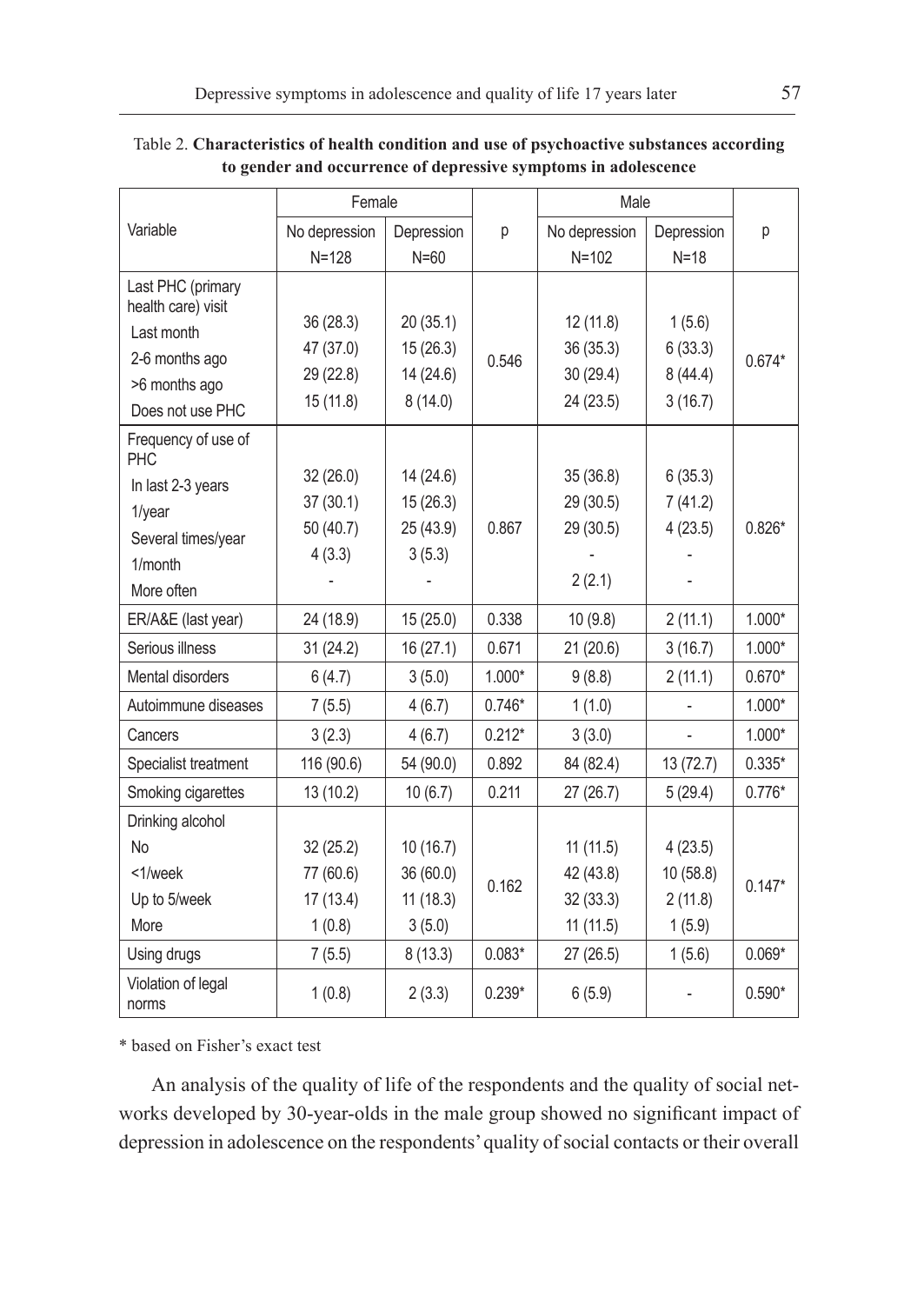quality of life. The statistically significant differences between depressive and nondepressive men were observed in relation to satisfaction with their financial resources – namely, non-depressive men were more satisfied with their resources (3.75 vs. 3.22,  $p = 0.045$ ), and satisfaction with use of time – non-depressive men were less satisfied (3.32 vs. 3.83,  $p = 0.04$ ). In the female group, on the other hand, depression in adolescence was associated with a sense of lower overall quality of life (40.4 vs. 43.2 in the non-depressive group,  $p = 0.008$ ). These differences were visible in deriving less satisfaction from spending free time  $(3.30 \text{ vs. } 3.65, p = 0.035)$ , less satisfaction with the achievement of life goals  $(3.26 \text{ vs. } 3.65, p = 0.017)$  and less satisfaction with financial resources owned  $(3.29 \text{ vs. } 3.83, p < 0.001)$ .

| Variable                                       | Female        |             |         | Male          |             |       |
|------------------------------------------------|---------------|-------------|---------|---------------|-------------|-------|
|                                                | No depression | Depression  | p       | No depression | Depression  | р     |
| Quality of life self-<br>assessment            | 4.30 (0.73)   | 4.08 (0.85) | 0.072   | 3.94(0.85)    | 4.11(0.76)  | 0.431 |
| Quality of life scale                          |               |             |         |               |             |       |
| Satisfaction with health                       | 3.96(0.72)    | 3.80 (0.92) | 0.235   | 3.80(0.87)    | 3.89(0.83)  | 0.696 |
| Self-satisfaction                              | 3.81(0.75)    | 3.53(0.97)  | 0.052   | 3.75(0.89)    | 3.72(0.67)  | 0.891 |
| Satisfaction with<br>personal relationships    | 3.99(0.93)    | 3.82(0.93)  | 0.229   | 3.65(1.04)    | 4.06(0.87)  | 0.126 |
| Satisfaction with<br>housing conditions        | 4.24 (0.82)   | 3.98(1.13)  | 0.113   | 4.07 (0.92)   | 4.22(0.73)  | 0.501 |
| Satisfaction with use<br>of time               | 3.65(0.89)    | 3.30(1.12)  | 0.035   | 3.32(1.00)    | 3.83(0.79)  | 0.040 |
| Everyday vitality                              | 3.69(0.94)    | 3.42(1.05)  | 0.082   | 3.82(0.97)    | 3.83(0.99)  | 0.957 |
| Being in control of<br>desired activity        | 3.67(0.94)    | 3.51(0.82)  | 0.258   | 3.74(0.82)    | 3.83(0.92)  | 0.665 |
| Being able to attain<br>goals                  | 3.65(0.99)    | 3.26(1.10)  | 0.017   | 3.65(0.87)    | 3.67(0.97)  | 0.953 |
| Having enough money<br>to meet own needs       | 3.83(0.85)    | 3.29(0.98)  | < 0.001 | 3.75(0.99)    | 3.22(1.17)  | 0.045 |
| Sense of satisfaction<br>with close friendship | 4.43 (0.76)   | 4.21 (0.89) | 0.078   | 4.09 (1.03)   | 4.22(0.73)  | 0.608 |
| Overall quality of life<br>score               | 43.2 (6.34)   | 40.4 (7.60) | 0.008   | 41.7 (6.72)   | 42.6 (6.80) | 0.608 |

Table 3. **Comparison of quality of life indicators according to gender and depressive symptoms occurring in adolescence**

Higher quality of the social network of women who had not been depressive during adolescence was also observed (65.9 vs. 59.3,  $p = 0.046$ ).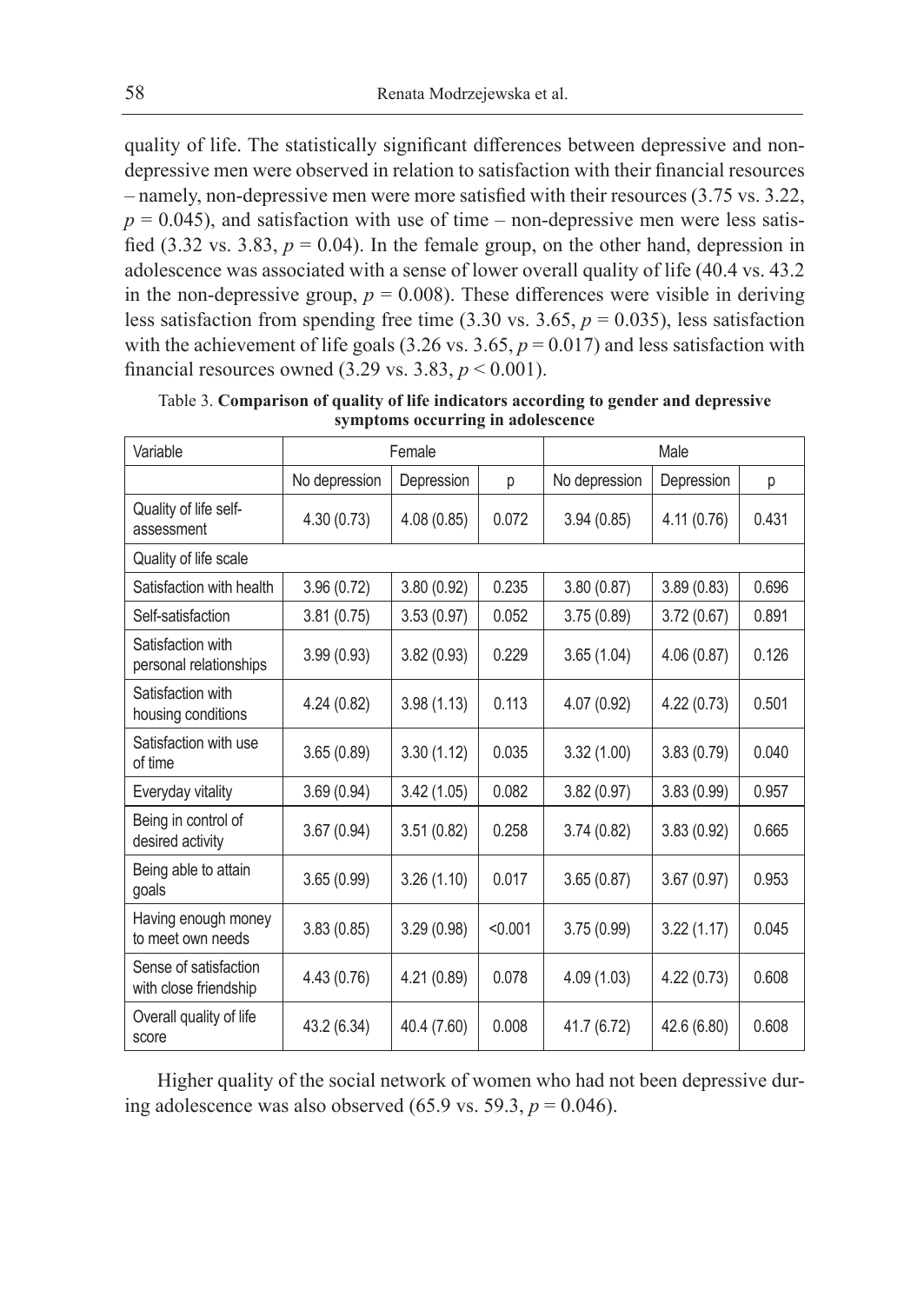#### **Discussion**

An analysis of the results of the seventeen-year prospective study on the relationship between depression in adolescence in the untreated population of adolescents and their health and functioning in adulthood indicates that the occurrence of depressive symptoms in that phase of development is, in the case of women, linked to getting a poorer education and having less opportunity of working professionally in adulthood than is the case with non-depressive peers. In the male group, on the other hand, it was observed that the depressive individuals were less likely to obtain a higher education than their non-depressive peers, although the difference did not reach statistical significance. In contrast, the men who were not depressive in adolescence take better-paid jobs in which they are more likely to earn a high income. It was also observed that the men who had presented depressive symptoms were more likely to have children and live in slightly better housing conditions; however, as was the case with the level of education, the correlation did not achieve statistical significance. Earlier studies of adolescents in Krakow revealed links between depression in adolescence and earlier pregnancy or establishing transitory relationships [5, 11, 12].

In the case of mid-adolescence depression in men, a lack of significant partner relationships was observed; in the case of women, earlier motherhood and early divorces were observed. Depressive symptoms in early adolescence turned out to be linked with lower intensity of social interactions outside the family circle. In contrast, women with depressive symptoms in middle adolescence turned out to have a more intense social life [5].

An analysis of the quality of life of the respondents showed statistically significant differences between the men and the women who had shown depressive symptoms in adolescence. Namely, in the group of non-depressive men, greater satisfaction with financial resources owned was observed. In the case of women, those who had been depressive in adolescence declared a sense of lower overall quality of life in adulthood, especially with regard to spending free time, satisfaction with achievement of life goals and financial means owned. By contrast, non-depressive women presented a higher quality of social networks seventeen years later.

Quality of life, as an assessment of the past, the future and the present dimension, can be linked to the respondents' sense of psychosocial potential. This shows their belief that they are able to control their current life situation, but also that they are making plans for the future, which may indirectly indicate mental well-being and satisfaction with life. [10]. The results obtained indicate that, contrary to predictions, the occurrence of depressive symptoms in this phase of development cannot be treated as a predictor of mental disorders in later periods of life. This was already indicated by the results of earlier prospective studies conducted among adolescents in Krakow. They did not find any links between adolescent depression and affective disorder in adulthood [5, 11, 12].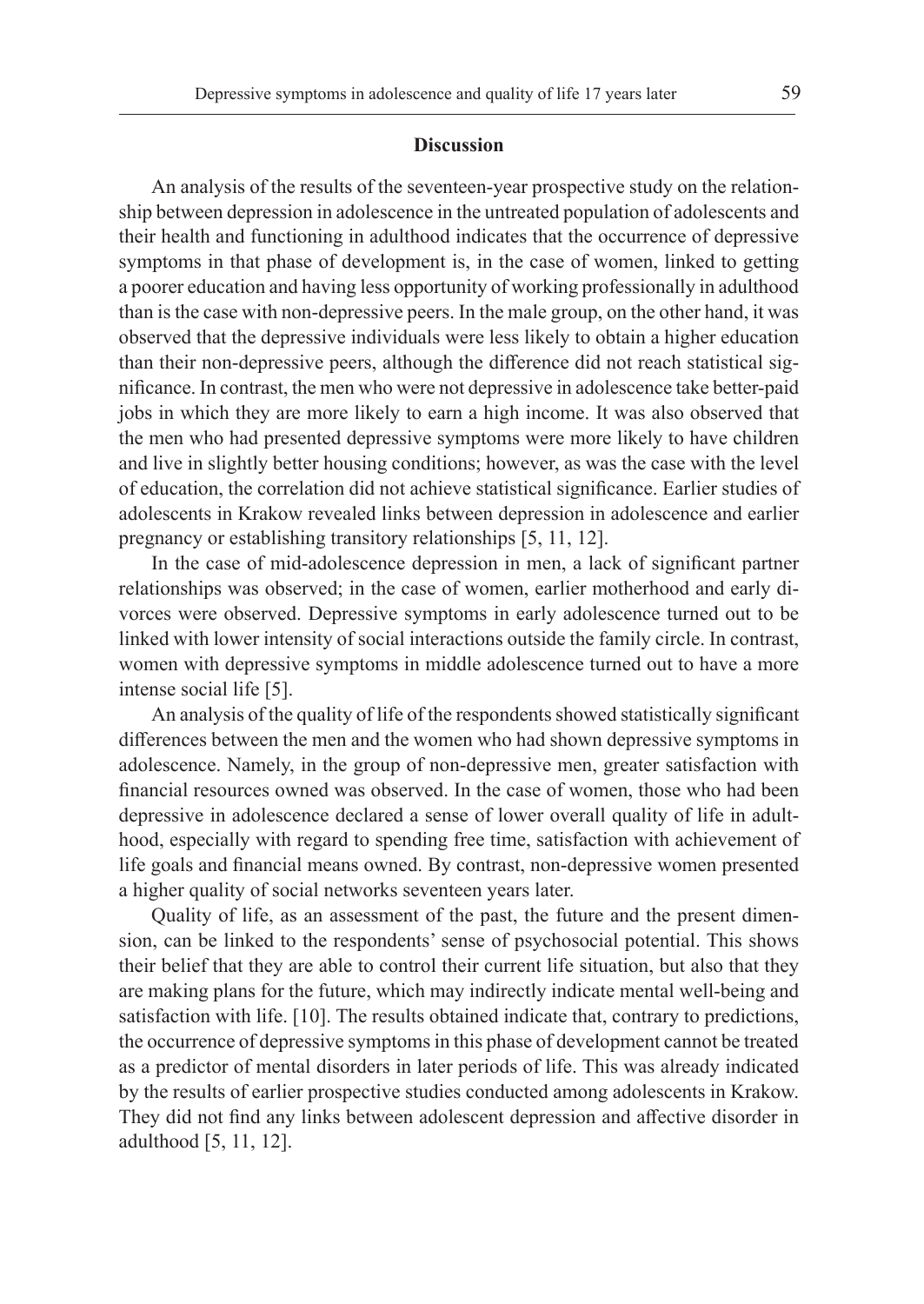What should be mentioned in the first place among the limitations of the presented study is that the data was collected based on mailbox surveys, which involves the risk of errors typical of this type of tools – primarily related to respondents having to retrace certain facts from the past but also the risk of unconscious or conscious distortion of information. In addition, the use of the mailbox survey form in a way involves a relatively low percentage of obtained survey returns – this being a problem typical of many such studies. The resulting feedback in the order of about 10% of the initial sample seems quite low; however, it should be taken into account that it is a study repeated 17 years after the first study. What is noticeable in comparison to previous questionnaire studies is that there was less willingness to cooperate and send feedback, although the authors did cover the costs. Such a small sample size does not make it possible to obtain the appropriate statistical power of inference; however, it can be a basis for observing certain trends evident in the studied group.

## **Conclusions**

Long-term observation in our prospective study supports the hypothesis of a developmental character of adolescent depression.

*The study was carried out using UJ CM's own funds (grant K/ZDS/007154).*

# **References**

- 1. The Word Health Organization Quality of Life Assessment (WHOQOL). *Development and general psychometric properties.* Soc. Sci. Med. 1998; 46(12): 1569-1585.
- 2. Clayborne ZM, Varin M, Colman I. *Systematic review and meta-analysis: Adolescent depression and long-term psychosocial outcomes.* J. Am. Acad. Child Adolesc. Psychiatry 2019; 58(1): 72–79.
- 3. Nyberg A, Rajaleid K, Westerlund K, Hammarström A. *Does social and professional establishment at age 30 mediate the association between school connectedness and family climate at age 16 and mental health symptoms at age 43?* J. Affect. Disord. 2019; 246: 52–61.
- 4. Kępiński A. *Melancholia.* Warszawa: Wydawnictwo Lekarskie PZWL; 1974.
- 5. Bomba J, Modrzejewska R, Pilecki M, Ślosarczyk M. *Depresyjny przebieg dorastania jako czynnik ryzyka powstawania zaburzeń psychicznych – piętnastoletnie badania prospektywne.*  Psychiatr. Pol. 2003; 37(1): 57-69.
- 6. Bomba J, Modrzejewska R. *Prospektywne badanie dynamiki depresji u młodzieży w późnej fazie dorastania.* Psychiatr. Pol. 2006; 40(4): 695-706.
- 7. Bomba J, Modrzejewska R. *Prospektywne badanie dynamiki depresji u młodzieży w średniej fazie dorastania.* Psychiatr. Pol. 2006; 40(4): 683-693.
- 8. Zawisza K, Galas A, Tobiasz‐Adamczyk B, Chatterji S, Haro J M, Miret M et al. *The validity of the instrument to evaluate social network in the ageing population: The Collaborative Research on Ageing in Europe Social Network Index.* Clin. Psychol. Psychother. 2014; 21(3): 227-241.